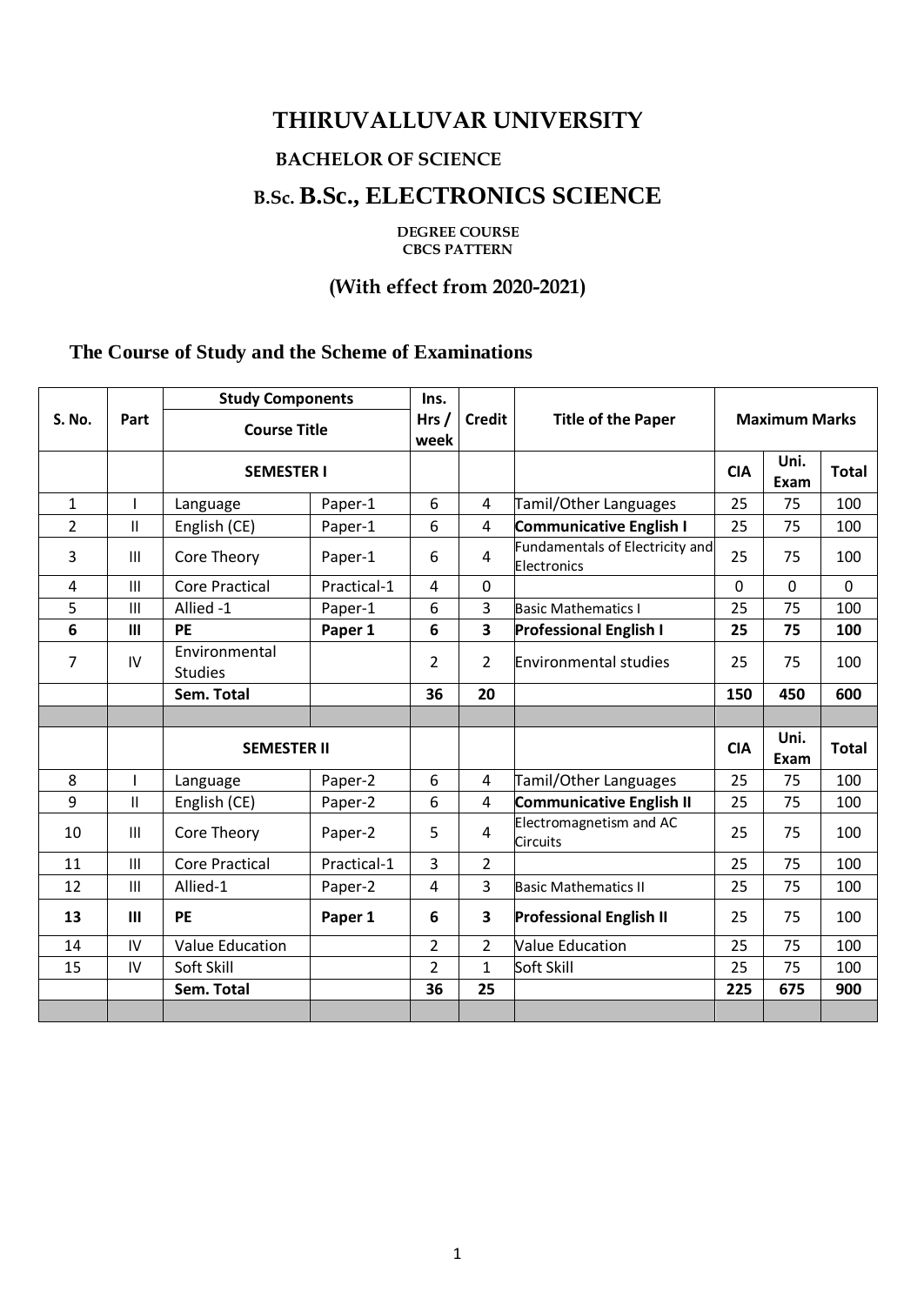# **THIRUVALLUVAR UNIVERSITY B.Sc., ELECTRONICS SCIENCE SYLLABUS UNDER CBCS PATTERN (With effect from 2021-2022)**

### **SEMESTER I**

## **PAPER - 1 FUNDAMENTALS OF ELECTRICITY AND ELECTRONICS**

### **COURSE OBJECTIVE The students will learn:**

- $\triangleright$  Basics of electrostatics, Gauss theorem and its applications
- $\triangleright$  Concept of a capacitor, various types of capacitors and dielectric constant
- $\triangleright$  Magnetic effects of current, cells and the measuring instruments like ammeter and voltmeter.
- $\triangleright$  Basics of p-n junction, rectifying action of a diode, regulated power supplies and wave shaping circuits, and
- $\triangleright$  Transistor, its three modes of operation and the frequency response of an amplifier.

### **UNIT-I**

Electrostatics: Electric charges - Coulomb's law - Electric field - Electric intensity and electric potential - Relation between electric potential and intensity - Electric intensity and potential due to a uniform charged conducting sphere at a point outside, on, and inside the conductor. Electric dipole - Dipole moment - Intensity and potential due to a dipole - Statement and proof of Gauss law - Application of Gauss law to uniformly charged solid sphere.

#### **UNIT-II**

Capacitors: Definition and unit of capacity - Capacitance of a parallel plate capacitor - Effect of dielectric on capacity - Capacitors in series and parallel - Energy stored in a charged capacitors - Loss of energy on sharing of charges between two capacitors - Force of attraction between plates of charged parallel plate capacitor - Measurement of potential and dielectric constant. Type of capacitors - Mica capacitor, Electrolytic capacitors, Variable air capacitor - Uses of capacitors.

#### **UNIT-III**

Electrical Measurements: Carey-Foster bridge - Determination of specific resistance - Potentiometer - Calibration of low voltmeters - Calibration of Low range ammeter. Magnetic Effect of Current: Biot-Savart's law - Principle, construction and theory of a moving coil ballistic galvanometer - Measurement of figure of merit of B.G. - Comparison of capacitors using B.G.

#### **UNIT-IV**

Diode circuits and power Supplies: Junction diode characteristics - Half and full wave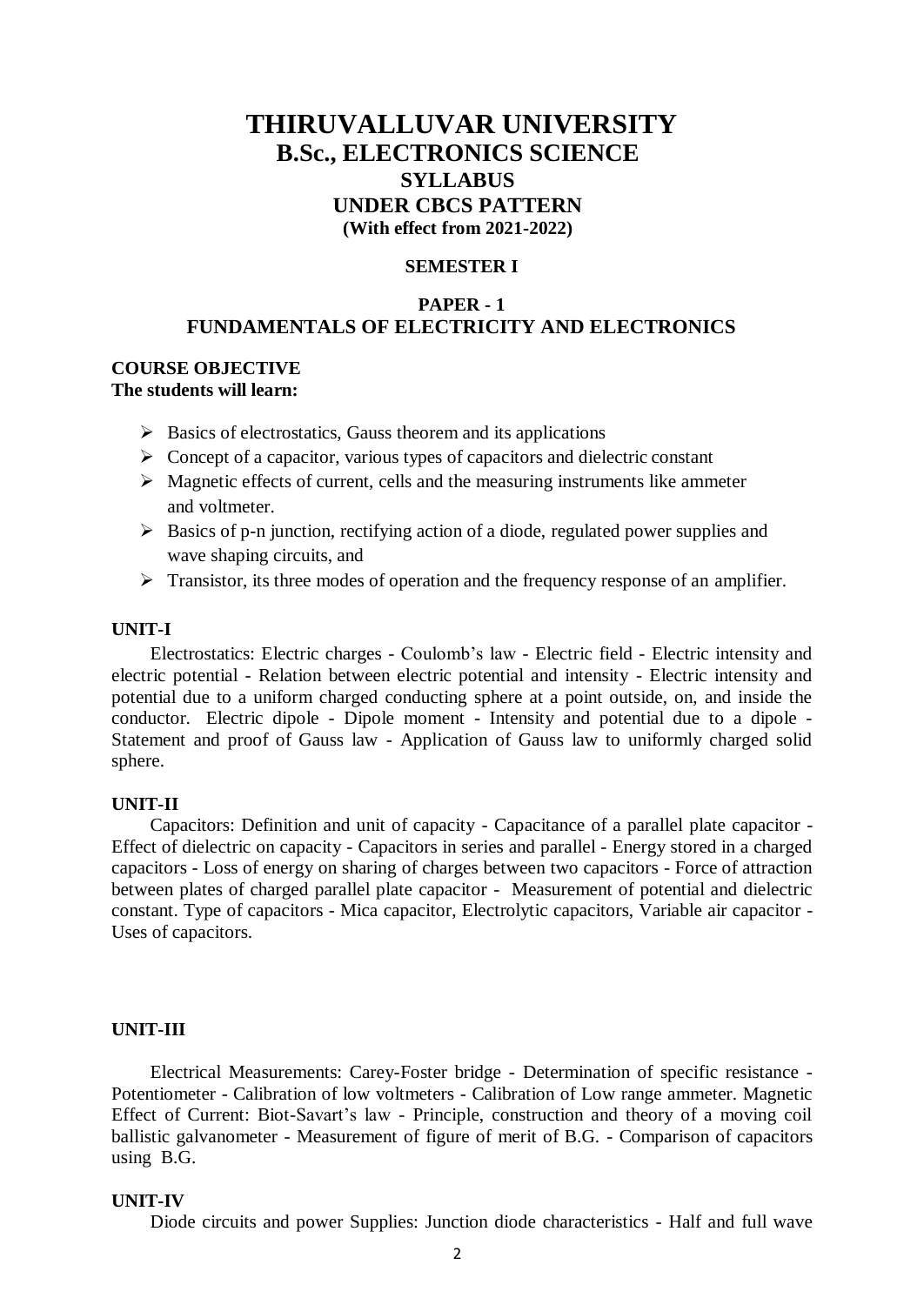rectifiers - Expression for efficiency and ripple factor - Construction of low range power peak using diodes - Bridge rectifier - Filter circuits - Zener Diode - Characteristics - Regulated power supply using Zener diode - Clipper and Clamper using diodes. Differentiator and integrator using resistor and capacitor.

## **UNIT-V**

Transistor circuits: Characteristics of a transistor in CB, CE modes - Relatively merits - Graphical analysis in CE configuration - Transistor as a amplifier - RC coupled Single stage amplifier - Frequency response - Thevenin's and Norton's theorems. Basis logic gates AND, OR, and NOT - Construction using diodes and transistors.

## **COURSE OUTCOME**

## **On completion of this course the students will be able to**

- $\triangleright$  Outline the basics of electrostatics.
- $\triangleright$  Explain the concept of a capacitor and its applications.
- Demonstrate electrical measurements and describe magnetic effect of current
- $\triangleright$  Discuss the basics of P-N junction diode and Zener diode with its applications.
- $\triangleright$  Describe the working of various configurations of Transistor and digital logic gates.

## **Text Books:**

- 1. **Electricity and Magnetism** M. Narayanamoorthi and Others, National Publishing Co., Chennai.
- 2. **Electricity and Magnetism** R. Murugeshan, S. Chand & Co. Ltd., New Delhi, Revised Edition, 2006.
- 3. **Principles of Electronics** V.K. Mehta, S. Chand & Co., 4/e, 2001.
- 4. **Basic Electronics** B.L. Theraja, S. Chand & Co., 4/e, 2001.
- 5. **Applied Electronics** R.S.Sedha S. Chand & Co., 1/e 1990,Reprint 2018.

- 1. **Electricity and Magnetism -** *Brijlal & Subrahmanyam*, Ratan Prakashan Mandir, Agra.
- 2. **Fundamentals of Electricity and Magnetism -** *B.D. Duggal & C.L. Chhabra*, Shoban Lal Nagin Chand & Co., Jallundur.
- 3. **Physics, Vol. II -** *Resnick, Halliday & Krane*, 5/e, John Wiley & Sons, Inc.,.
- 4. **Basic Electronics**  *B. Grob*, McGraw hill, 6/e, NY,1989.
- 5. **Elements of Electronics**  *Bagde & Singh*, S. Chand &Co.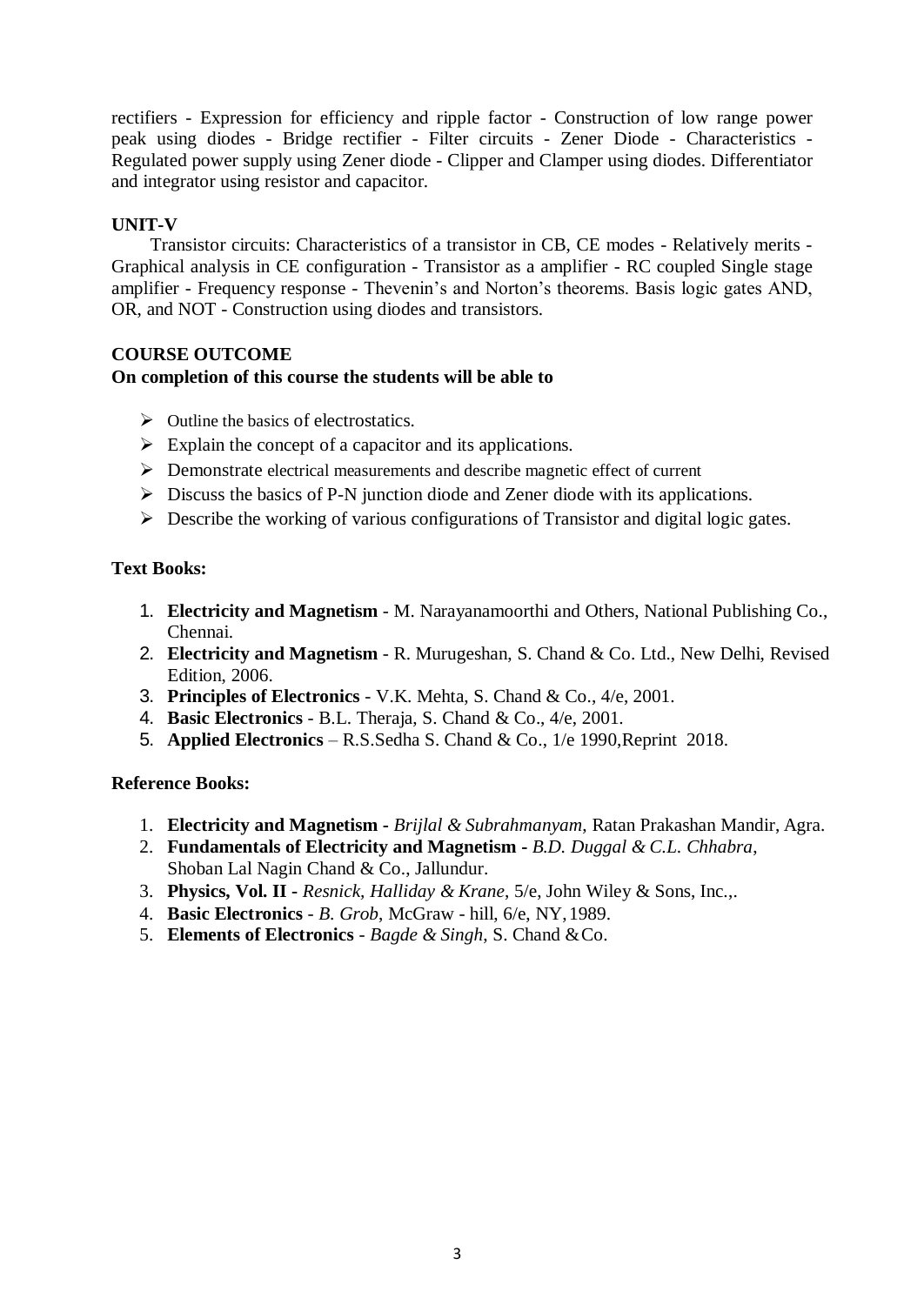## **ALLIED - 1**

## **PAPER - 1**

# **BASIC MATHEMATICS I**

## **COURSE OBJECTIVE**

## **To explore the fundamental concepts of Mathematics.**

 To develop logical and problem solving skills; becoming familiar with some of the *basic*  techniques used to construct *mathematical.*

## **Unit I : Algebra**

Partial fractions, Binomial, Exponential, Logarithmic Series [No Proof] Summation Problem.

## **Unit II: Theory of Equations:**

Transformation of equations by increasing, decreasing and multiplying the roots by a constant, Reciprocal Equations, Newton's method (Problem Only)

## **Unit III : Matrices**

Square Matrix, Symmetric and Skew symmetric, Orthogonal, Hermitian, Skew Hermitian, Unitary Characteristic equations , eigen values, Cayley Hamilton's Theorem (Problem Only)

#### **Unit IV : Matrices ( Contd)**

Operations on matrices, Adjoint and inverse of a matrix - Determinant of a matrix, Solving equations by matrix method & Cramer's rule.

### **Unit V : Trignometry**

Expansions of sin n $\theta$ , cos n $\theta$ , tan n $\theta$  - Expansions of sin<sup>n</sup> $\theta$ , cos <sup>n</sup> $\theta$  - Expansions of sin $\theta$ , cosθ, tanθ in terms of θ (Simple Problem)

#### **COURSE OUTCOME**

#### **On completion of this course the students will be able to**

- $\triangleright$  Solve problems on Algebra.
- $\triangleright$  Explain Theory of Equations and its various operations.
- $\triangleright$  Discuss the methodology of different matrices.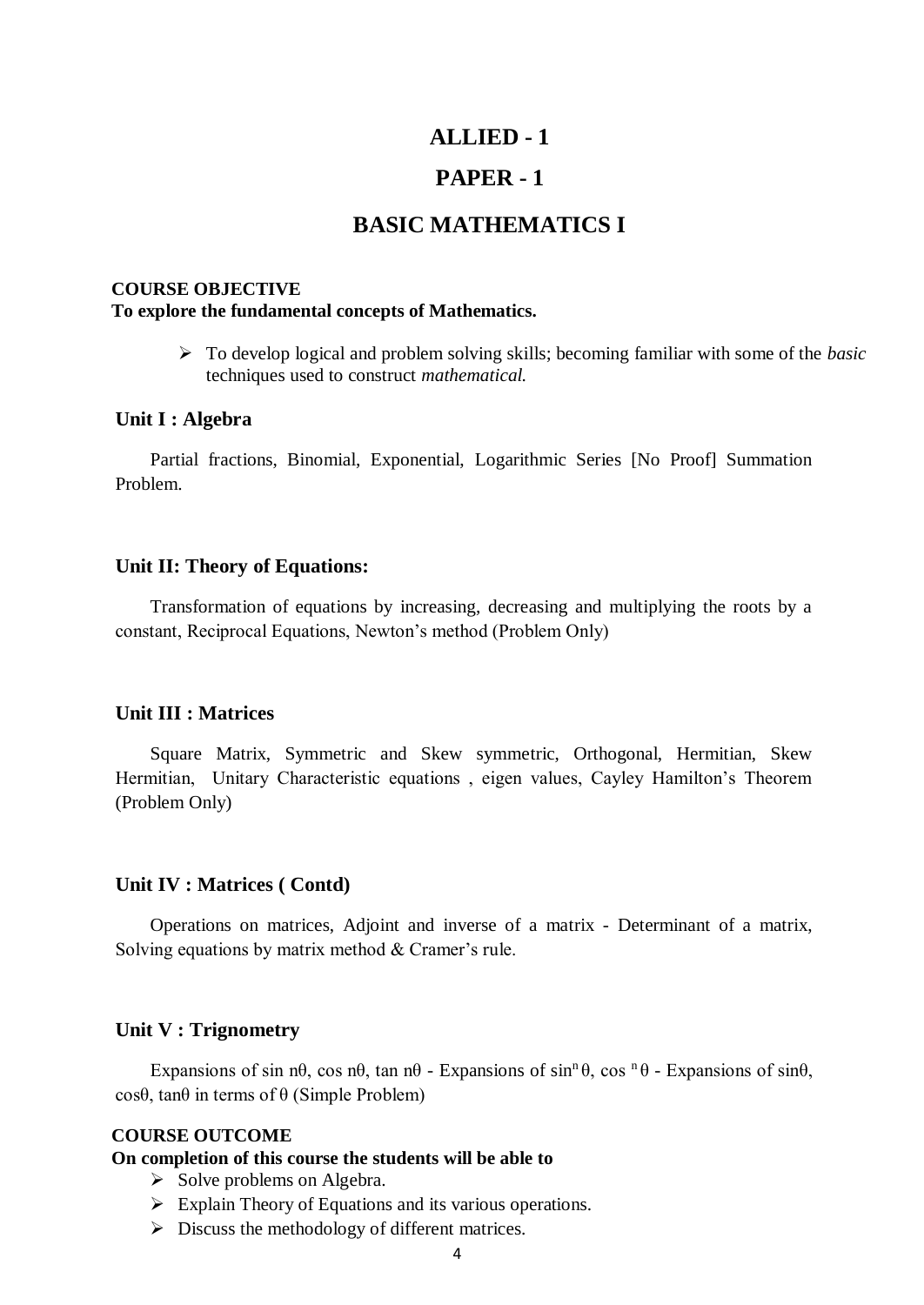- $\triangleright$  Explain the different operations on matrices.
- $\triangleright$  Solve problems on trigonometry.

## **Text Books**

- 1. P.R.Vittal (2003) *Allied Mathematics* . Marghan Publications, Chennai
- 2. P.Balasubramanian and K.G.Subramanian, (1997) *Ancillary Mathematics.* Vol. I & II. Tata McGraw Hill, New Delhi.

- 1. P.Kandasamy, K.Thilagavathy (2003) Allied Mathematics Vol-I, II S.Chand & company Ltd., New Delhi-55.
- 2. S.P.Rajagopalan and R.Sattanathan,(2005) *Allied Mathematics* .Vol. I & II. Vikas Publications, New Delhi.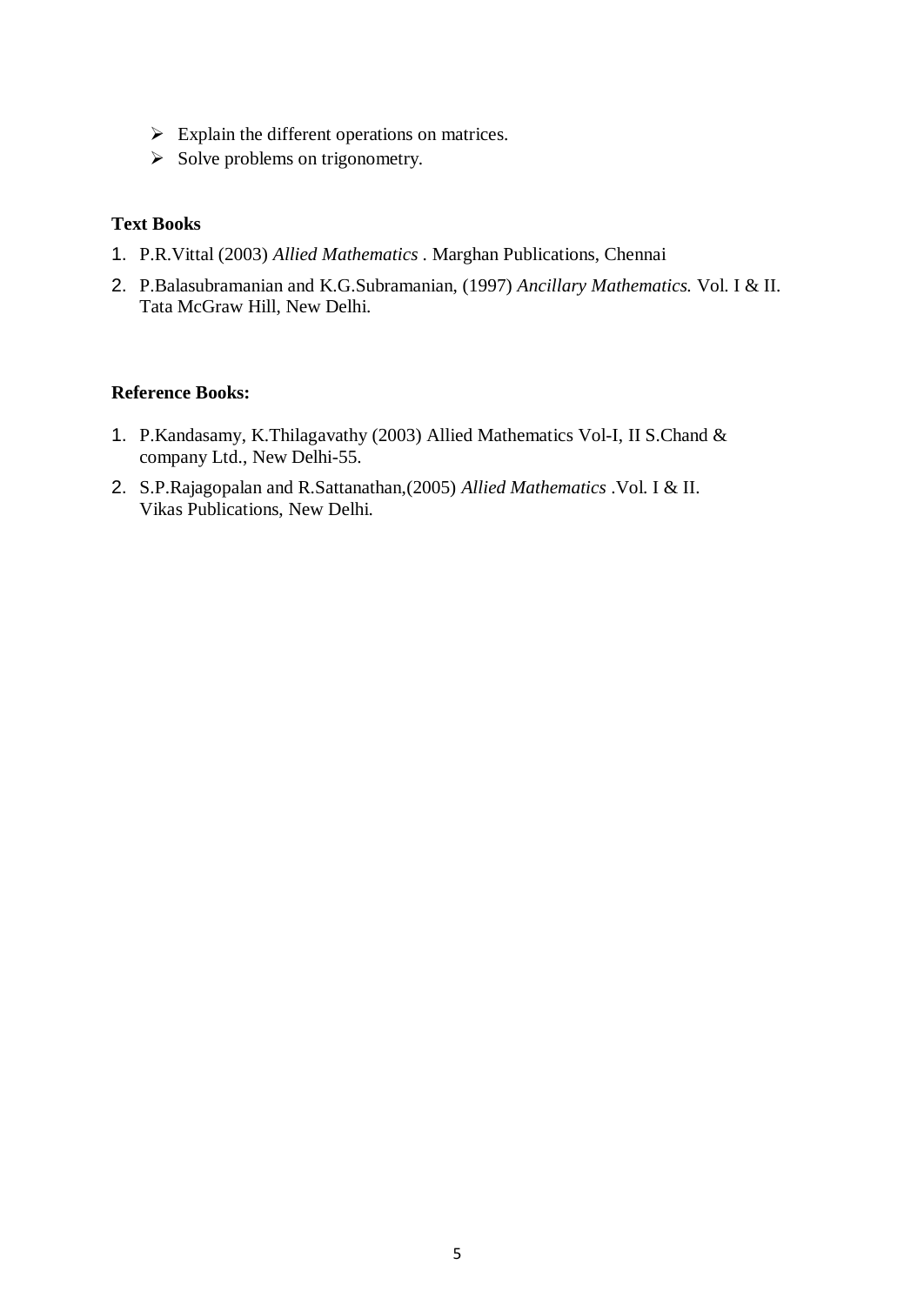## **SEMESTER II PAPER – 2 ELECTROMAGNETISM AND AC CIRCUITS**

### **COURSE OBJECTIVES:**

### **The students will learn:**

- $\triangleright$  The concepts of electromagnetic induction and its applications.
- $\triangleright$  Resonant circuits with RC, LR and LCR combinations and the power factor of an AC circuit.
- $\triangleright$  Power generation, three phase AC, DC motors and induction motors.
- $\triangleright$  Theory of electromagnetic waves and Maxwell's equations.

### **UNIT-I**

Electromagnetic Induction: Expression for induced EMF - Self induction of a Solenoid - Mutual induction of a solenoid inductor - coefficient of Self induction of a solenoid inductor - Coefficient of coupling - Determination of self and mutual induction - Measurement of intense magnetic field using search coil - Induction coil - Eddy current and its uses.

### **UNIT-II**

Alternating Current: EMF induced in a coil rotating in a uniform magnetic field - Mean, RMS and peak values of alternating currents and EMF - Power factor in the case of an AC circuit containing i) Resistance ii) Inductance iii) Capacitance iv) Inductance and Resistance v) capacitance and resistance vi) LCR

#### **UNIT-III**

AC Circuits: Construction and working of transformers - Losses - Tesla coil - Growth and decay of current in a circuit having L and R - Time constant - Growth and decay of charge in a circuit having C and R - Growth and decay of current in a charge having LCR condition for discharge to be oscillatory - Frequency of oscillation.

#### **UNIT-IV**

Electromagnetic Machines: Production and distribution of three phase AC - Star and Delta connections - Advantages of AC over DC - AC and DC dynamos - Armature winding – Series and Shunt dynamos and their characteristics - Working Principles of DC Motor.

#### **UNIT-V**

Gauss's law for electrostatics and magnetostatics. Faraday's law, Amperes circuital law, Amperes Force law, Maxwell's Equations with statement (Integral & Differential form)

#### **COURSE OUTCOME**

#### **On completion of this course the students will be able to**

- $\triangleright$  Explain the concept of electromagnetic induction and its applications
- $\triangleright$  Discuss the effect of alternating current on circuits containing passive components.
- Describe the fundamental behavior of *AC circuits* and solve *AC circuit* problems.
- $\triangleright$  Explain the working of Electromagnetic Machines
- $\triangleright$  Outline the laws of electrostatics and electromagnetism.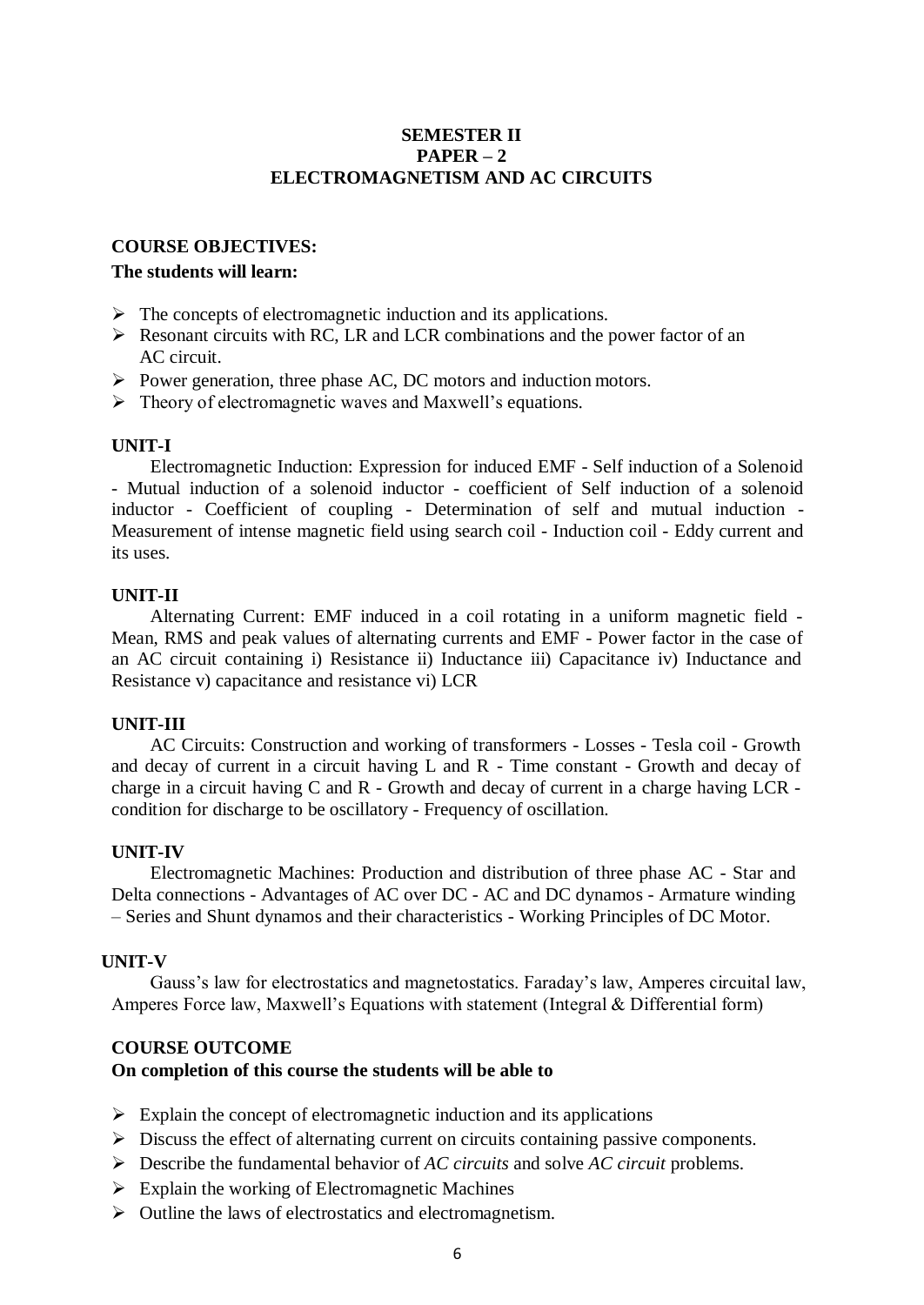## **Text Books:**

- 1. **Electricity and Magnetism -** *M. Narayanamoorthi & Others*, National Publishing Co., Chennai.
- 2. **Electricity and Magnetism -** *R. Murugeshan*, S. Chand & Co. Ltd., New Delhi, Revised Edition, 2006.

- 1. **Electricity and Magnetism -** *Brijlal & Subrahmanyam*, Ratan Prakashan Mandir, Agra.
- 2. **Fundamentals of Electricity and Magnetism -** *B.D. Duggal & C.L. Chhabra*, Shoban Lal Nagin Chand & Co., Jallundur.
- 3. **Physics, Vol. II -** *Resnick, Halliday & Krane*, 5/e, John Wiley & Sons, Inc.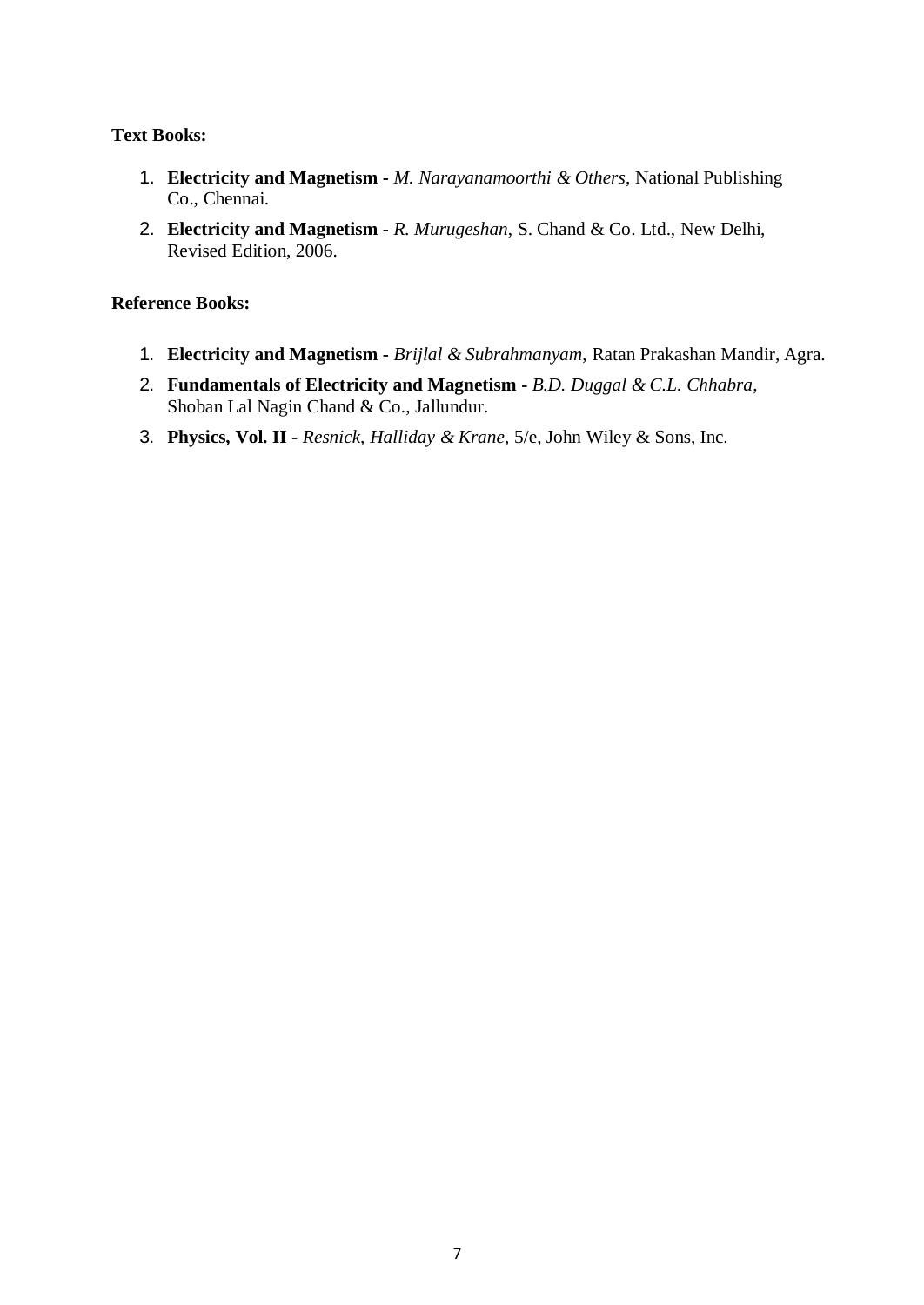#### **CORE PRACTICAL**

#### **Practical - 1**

## **COURSE OBJECTIVES: After performing these experiments, the students will learn:**

understand the concepts and working of various instruments like Multimeter, CRO, AFO, galvanometer and its conversion into voltmeter and ammeter, PN Juntion Diode, Zener diode, transistor, construction of power supply, logic gates, wave shaping circuits.

#### **Experiments:**

- 1. Study of Multimeter Checking of Components.
- 2. Colour Coding of Resistors & Resistance in Series and Parallel.
- 3. Verification of Ohm's Law.
- 4. Characteristics of PN junction diode.
- 5. Half wave rectifier using PN junction Diode.
- 6. Full wave rectifier using PN junction Diode.
- 7. Characteristics of Zener diode.
- 8. Regulated power supply using Zener diode.
- 9. Transistor characteristics in CE mode.
- 10.Conversion of galvanometer into voltmeter, ammeter and ohmmeter.
- 11.Uses of CRO Measurement of voltage, current, frequency and phase Displaying waveforms and Lissajou's figures - Study Experiment.
- 12.Transistor single stage amplifier Frequency response.
- 13.Construction of low range power supply using rectifying diodes (5 V to 12 V).
- 14.Basic logic gates (AND, OR) using diodes.
- 15.Basic logic gates (AND, OR, NOT) using transistor.
- 16.Differentiating and integrating circuits using R and C.
- 17.Clipping and clamping circuits.
- 18.Uses of LDR and relay.

#### **OUTCOME**

#### **On completion of this course the students will be able to**

- $\triangleright$  Identify the value of resistance by color coding and multimeter.
- $\triangleright$  Examine the characteristics of PN junction diode, Zener diode and Transistor with its applications.
- **Demonstrate the working of galvanometer and CRO.**
- Analyze the functionality of Transistor single stage amplifier, power supply, differentiator, integrator, clipper, clamper, LDR and relay
- $\triangleright$  Construct basic logic gates using diodes and transistor.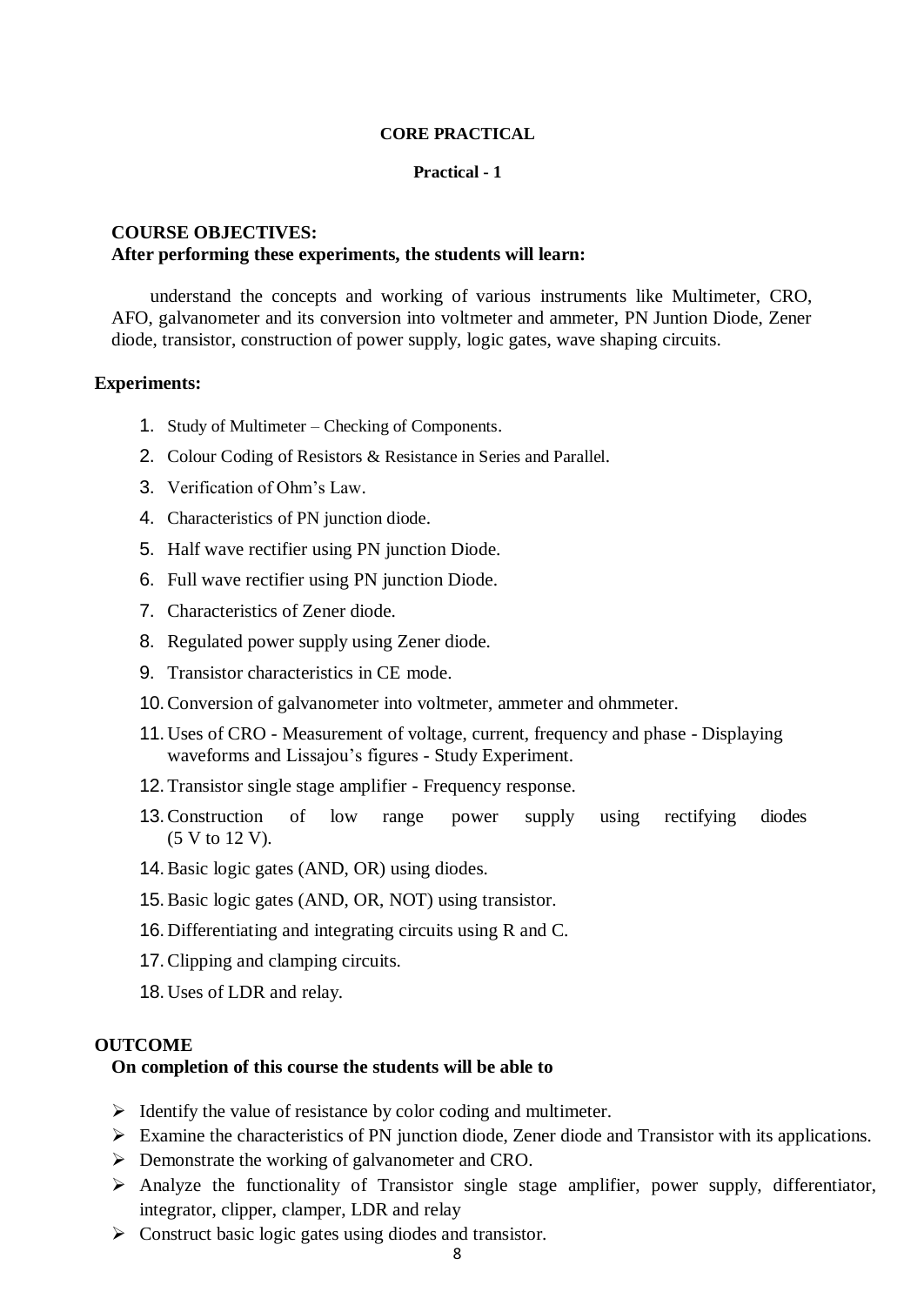## **Text Books:**

- 1. **Basic Electronics - A Text Lab Manual -** *Zbar, Malvino & Miller -* Tata McGraw Hill.
- 2. **B.E.S. Practicals -** *R. Sugaraj Samuel & Horsley Solomon*  Department of Electronic Science, C.T.M. College of Arts and Science, Chennai.

- 1. **A Text Book of Practical Physics -** *M.N. Srinivasan & others -* Sultan Chand & Sons, New Delhi.
- 2. **Practical Physics -** St.Joseph's College, Tiruchirappalli.
- 3. **Practical Physics -** *M. Arul Thalapathi*, Comtek Publishers, Kanchipuram.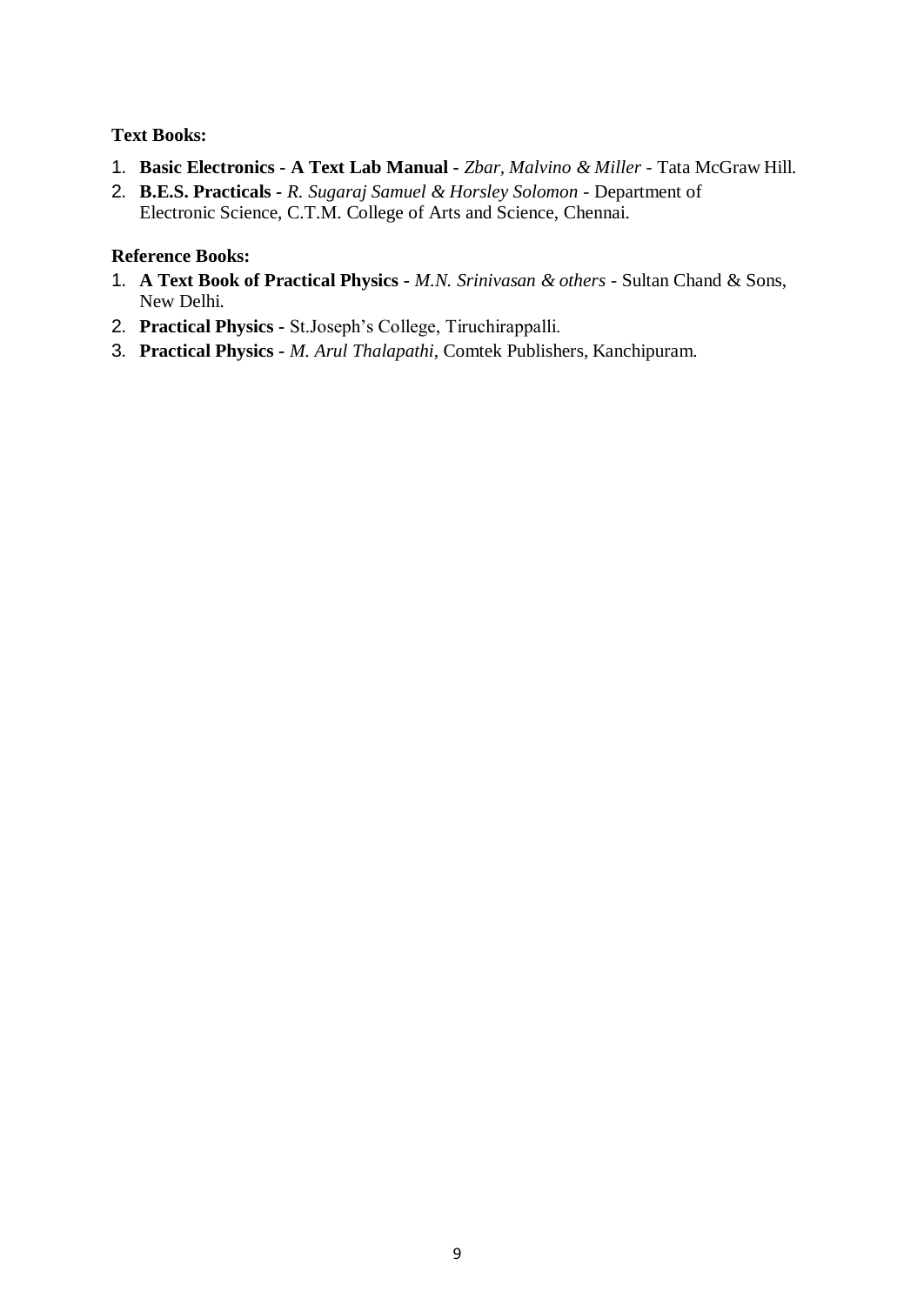# **ALLIED - 1 PAPER - 2**

# **BASIC MATHEMATICS II**

#### **COURSE OBJECTIVE:**

### **The students will learn:**

- $\triangleright$  To explore the fundamental concepts of Mathematics.
- To introduce the *basic* concepts required to understand, construct, solve and interpret differential equations.

### **Unit I : DIFFERENTIAL CALCULUS**

Successive differentiation, nth derivative, Leibnitz Theorem (with out proof), Jocobians, Maxima and minima.

## **Unit II: ORDINARY DIFFERENTIAL EQUATION**

*Second order linear differential equation with constant coefficient*

#### **Unit III : PARTIAL DIFFERENTIAL EQUAITON**

Formation of equation by elimination of constants and arbitrary functions. Complete intergrals & general intergrals, Four standard types.

## **Unit IV : VECTOR ANALYSIS**

Scalar point function, vector point function, gradient, divergence, curl, irrotational, solenoidal, Line and surface integrals; Gauss, Green, Stoke's theorem (Statement Only)

## **Unit V : INTEGRAL CALCULUS**

Integration by part's, Bernoulli's formula, Properties of definite Integral, Reduction formulae for  $\int \sin^n x \, dx$ ,  $\int \cos^n x \, dx$ , Fourier series for a function in  $(-\pi, \pi)$ , even and odd function